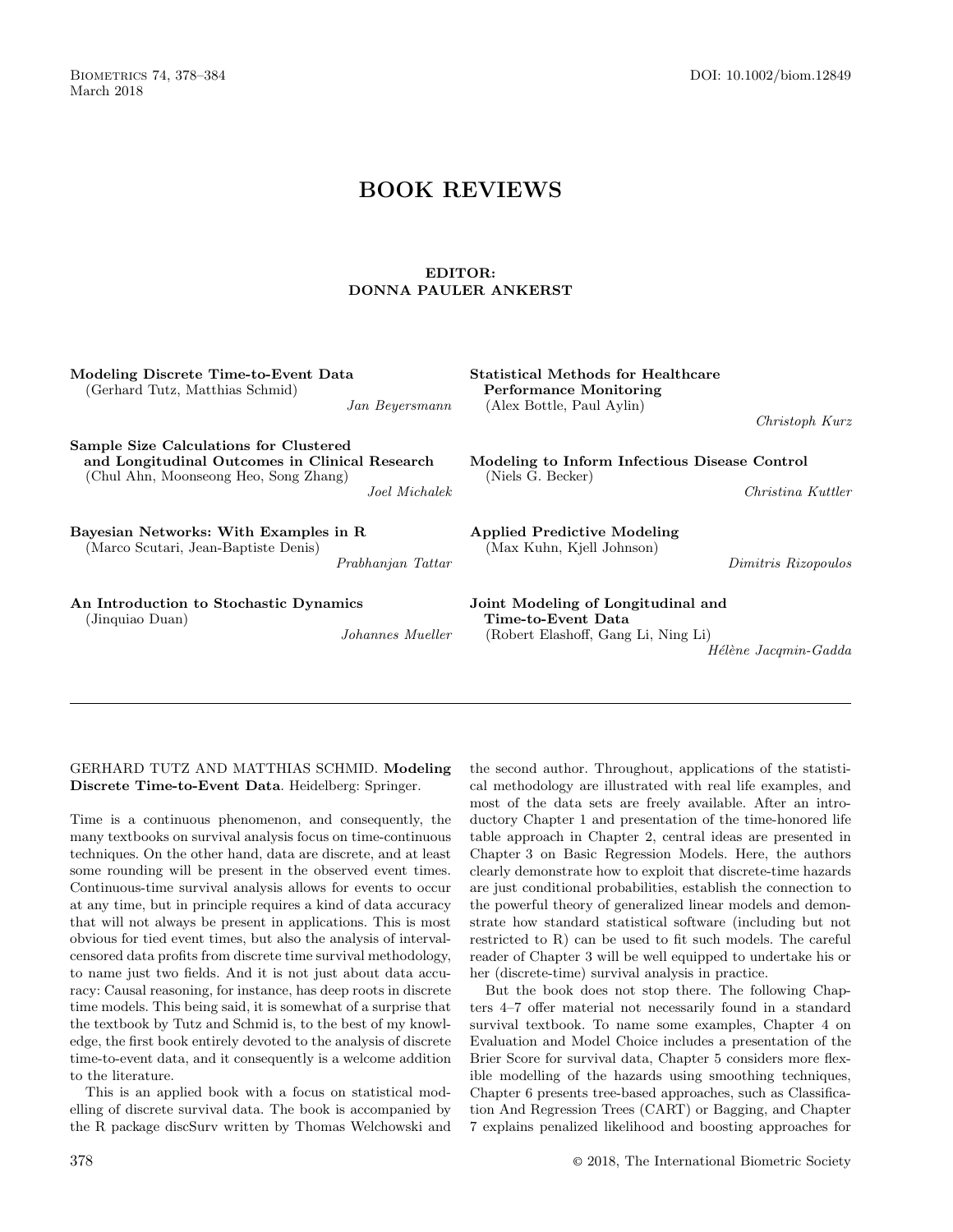<span id="page-1-0"></span>high-dimensional covariate data. These chapters will be of interest to both researchers in the field and data analysts who wish to apply such methods. Chapters 8 and 9 deal with the important topics of competing risks and frailties, respectively, and the final Chapter 10 explains how the methods at hand extend to multiple spells, that is, event histories.

Finally, it should be noted that the book is not a rigorous mathematical treatment of the discrete-time approach. As the authors state on the very first page, the book's "mathematical level is moderate" and the "focus [is] on basic concepts and data analyses." While the omission of the mathematical details serves the presentation well (e.g., in Chapter 3, where use of standard generalized linear models software is explained), it whets the appetite for another book on discretetime survival analysis. For example, Section 2.1 of the book by Aalen, Borgan, and Gjessing (2008), gives a flavor of how the mathematics of the fundamental counting process approach simplify in discrete time. The authors Gerhard Tutz and Matthias Schmid are to be congratulated for opening the doors in this often overlooked topic.

In summary, I am happy to recommend this clearly written text to anyone working with survival data. Working with survival data, one will sooner or later be confronted with a problem that can or should be attacked in discrete time. But even when the models stay time-continuous, the material offered in Chapters 4–7 makes the present book stand out and a worthwhile read irrespective of the approach taken, time-discrete or time-continuous.

#### **REFERENCES**

Aalen, O., Borgan, Ø., and Gjessing, H. (2008). Survival and Event History Analysis. New York: Springer.

> Jan Beyersmann Institute of Statistics Ulm University Ulm, Germany jan.beyersmann@uni-ulm.de

CHUL AHN, MOONSEONG HEO, AND SONG ZHANG. **Sample Size Calculations for Clustered and Longitudinal Outcomes in Clinical Research**. Boca Raton: CRC Press.

With the huge literature in technical reports, journal articles, blogs, multiple sample size and power packages, and specially written procedures in SAS, R, STATA, MatLab, and other statistical software, one might wonder why we need another book on sample size calculations. The answers will be evident upon reading this text. I write from the point of view of a biostatistician situated in a medical school biostatistics department, scientific reviewer, and consultant. I sometimes need sample size and power calculation routines for clustered and randomized designs not always found in commercially available sample size software or, if available, not in the form I need.

This book offers unified notation, intuitively clear power, and sample size formulas in closed form, and well written explanations in each chapter, making the book easy to use, and especially after a first read, a quick and authoritative reference for the calculations needed to get the job done. Many worked examples are shown, but no computer code is included in the text. The sample size and power formulas are in closed form however, and follow a clear progression from the familiar two-sample t-test sample size to the more complex clustered, repeated measures and multilevel designs. The familiar probit model is still there but accompanied by variance inflation factors and other adjustments particular to the design. Being in closed form, the expressions are easily coded and intuitive.

The first chapter reviews sample size expressions for continuous and binary independent outcomes, one and two sample designs, and balanced and unbalanced two sided designs, setting the notation and pattern of presentation for the rest of the book. Clustered outcomes are addressed in Chapter 2 for clusters of equal fixed size and random size. Chapter 3 covers repeated measures designs, including power for treatment group differences in rates of change across time with and without adjustment for baseline covariates, and the time averaged difference (TAD), especially useful when the treatment has a rapid onset and repeated measures thereafter. Chapter 4 is directed to the generalized estimating equation approach in comparison with the mixed effects model for correlated outcomes, with two or more treatment groups, and displays the effects of missing data on sample size and power. Chapters 5 and 6 focus on correlated outcomes in two- and three-level randomized clinical trials with fixed and random slopes. They include demonstrations of the relative effects of the number of subjects and the number of measurements per subject in terms of the autocorrelation assumptions, compound symmetry (CS), and autoregressive lag 1 (AR(1)). They address alternative hypotheses pertaining to slopes, and designs with randomization at the second and third levels.

I find the displays of the effects of missing data important and useful, especially in grant writing. I normally look for books with computer code in the examples, the lack of code in this text is hardly a decrement because worked examples are given and the expressions are easily coded. This is a book that should be in the office, having it gives me the peace of mind that I can address complex designs with the rigor I want in manuscripts, reviews, and grant writing.

Joel Michalek Department of Epidemiology and Biostatistics University of Texas Health Science Center at San Antonio San Antonio, Texas, U.S.A. michalekj@uthscsa.edu

MARCO SCUTARI AND JEAN-BAPTISTE DENIS. **Bayesian Networks: With Examples in R**. Boca Raton: CRC Press.

Bayesian networks (BNs) have seen as varied applications as the broader subject Statistics itself and the research activity continues at full throttle over the past and current decade. The string search "Bayesian Network" at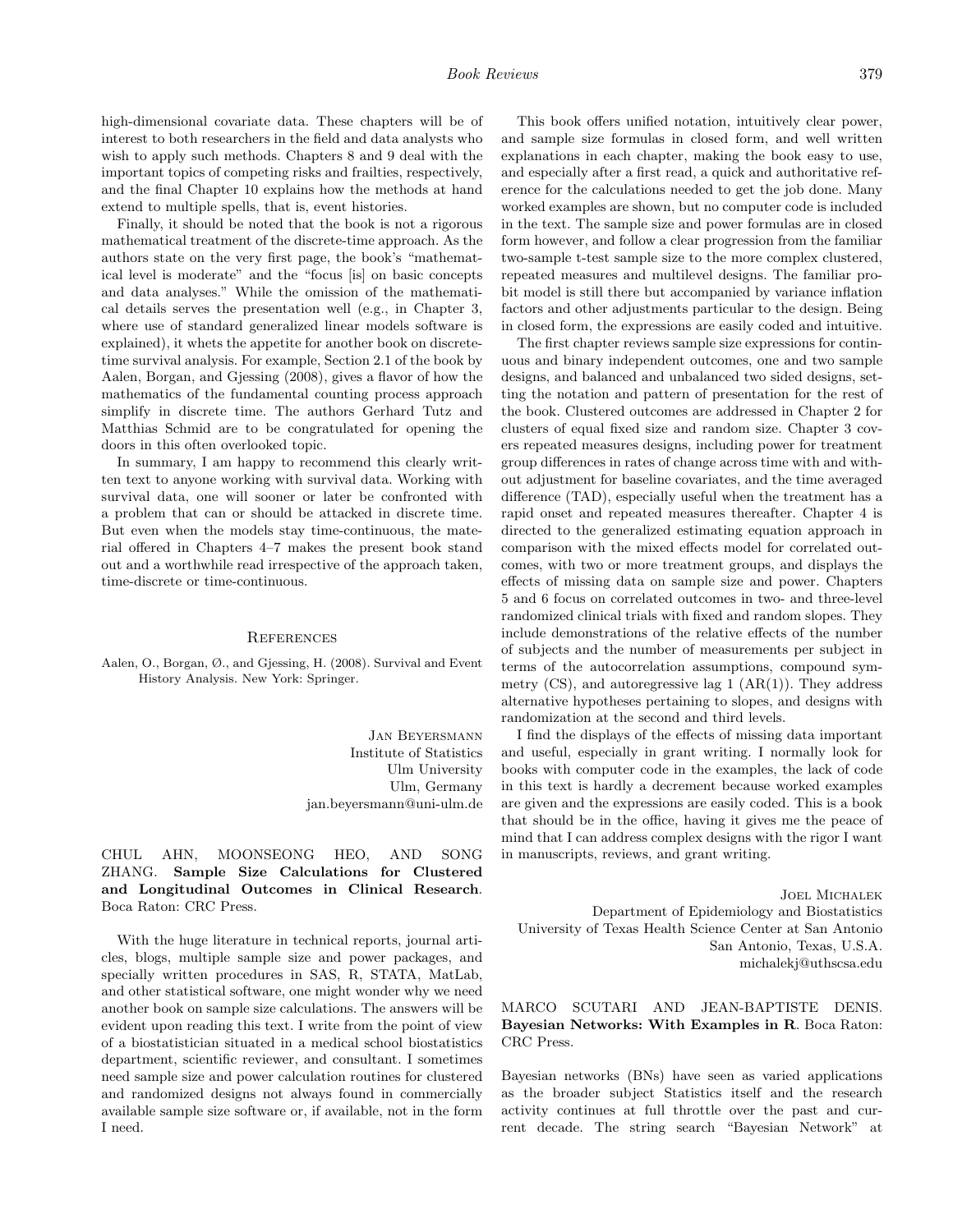www.scholar.google.com for the periods 1981–90, 1991– 2000, 2001–2010, 2011–2017, respectively, yields 196, 3720, 25,800, and 22,200 results. Though the results do not necessarily translate into research articles published on the topic, it is a fairly good indication of the interest that has been evolving on the topic of BNs. It is an area of interest to both the Statistics and Machine Learning community and it has witnessed alike contributions from the two communities. With R as the popular software choice, the current book makes a compelling reading for anybody engaging with these networks. Both the authors have among themselves created some of the most useful R packages for developing the networks.

A BN is a graphical representation of nodes, denoting random variables, with conditional dependencies represented through uni-directional arcs. Some restrictions are placed on the network structure, such as there should be no loops, leading to the famous directed acyclic graph (DAG). The simplest example of a DAG is when we try to model whether the grass is wet (W) because of rain (R) or the sprinkler (S). Here, it is natural to specify that R and S lead into W. Since the sprinkler is rarely turned on during rain, R also explains whether S is used or not. Thus, nodes, arcs, and the network structure are the main constituents of a BN. A few intuitive questions that a beginner may have about BNs can be listed as follows.

- 1. How does one specify the network structure?
- 2. How are the weights of the network determined? Is it driven by intuition, experience, and/or statistical inference?
- 3. Are there analytical methods that will automatically detect the structure of the network?
- 4. How does one measure the strength of the relationship between the nodes? Is there an overall measure of network goodness/fit?
- 5. If one or more arcs are forcibly deleted/removed, how is the network affected?

We next look at how the book through its six chapters and three appendices provides the answers for the above set of questions.

Chapter 1 naturally begins with discrete BNs, and hence the choice for the underlying statistical models is the multinomial distribution. DAG networks are intuitively specified through an artificial survey example for the mode of transport used to commute from home to office. Here, the node structure is carefully specified and using the factor levels of six variables and plausible probabilities, establishment of an expert system is completed. Given raw data, inference about the network parameters using maximum likelihood and Bayesian estimation is illustrated. Diagnostics for the inferred DAG structure are carried through conditional independence tests and network scores. The presentation is natural and richly performed as the questions asked earlier are clearly and pedagogically explained, specifically, questions 1, 2, 4, and 5 are addressed in the context of a multinomial BN.

The second chapter builds the networks for continuous variables, which explains its title containing "Gaussian Bayesian Networks." Here, the average impact of the parent node on the mean of the daughter node is specified through the

simple linear regression model. In an illustrative example that runs throughout the chapter, crop yield is the terminal node, preceded by the number of seeds and their mean weight, whose two nodes in turn are determined by the vegetative organs node. The initial nodes of environmental potential and genetic potential lead into the vegetative organs node. The structure of this chapter is the continuous variable extension of the discrete BN, making it more readily understood for the reader who has proceeded through the beginning chapter. DAG structure and other diagrams make the flow clear and easier to follow.

The third chapter fits networks where some of the node variables may be discrete and the rest continuous. Such a scenario is more practical and hence its detailed treatment is a requisite. The complexity arising as a nature of the mixture type of variables is handled via a Monte Carlo Markov chain framework and the authors illustrate the inference through use of the JAGS software.

Chapter 4 forms the central and most important part of BN. Yes, it contains the theoretical details of the workings of the networks. The important concept of d-separation begins the chapter and other useful definitions are provided in the second section. The technical aspect of Markov blanket is then dealt with. The third question from the earlier list that asks whether we have methods that can automatically detect the BN structure is answered here in the form of the hill climbing algorithm. Crucially, the function bnlearn along the with the options of whitelist and blacklist give rich infrastructure for building BNs. The chapter concludes with the causality aspect of BN.

Chapter 5 provides an overview of the software infrastructure for analysis of BN in R. Table 5.1 especially lays out the comparison of seven important BN R packages:bnlearn, catnet, deal, pcalg, gRbase, gRain, and rbmnacross 10 software features. Some of the packages' deficiencies may not be valid anymore since the table was prepared back in 2014. Detailed descriptions of each of the packages follows the table. The third section of the chapter details software other than R and such comparison is required for the reader who is interested in BN.

The concluding chapter of the book considers two important real-world problems from life sciences. Network query is an additional measure elaborated in this chapter with an application. More importantly, the chapter exposes the reader to the suitability of BN for new scenarios and gives the required confidence for its use in their own world. Reference and complementary material is suggested in each chapter's "Further Reading" section. The Appendix is useful for some of the theory used in earlier parts of the book.

In summary, the book is undoubtedly useful for students and practitioners. The reviewer genuinely feels that this book is a must on the shelf of anybody that indulges in BN.

> PRABHANJAN TATTAR Global Data Insight & Analytics (GDI&A) Ford Motor Company, Chennai, India prabhanjannt@gmail.com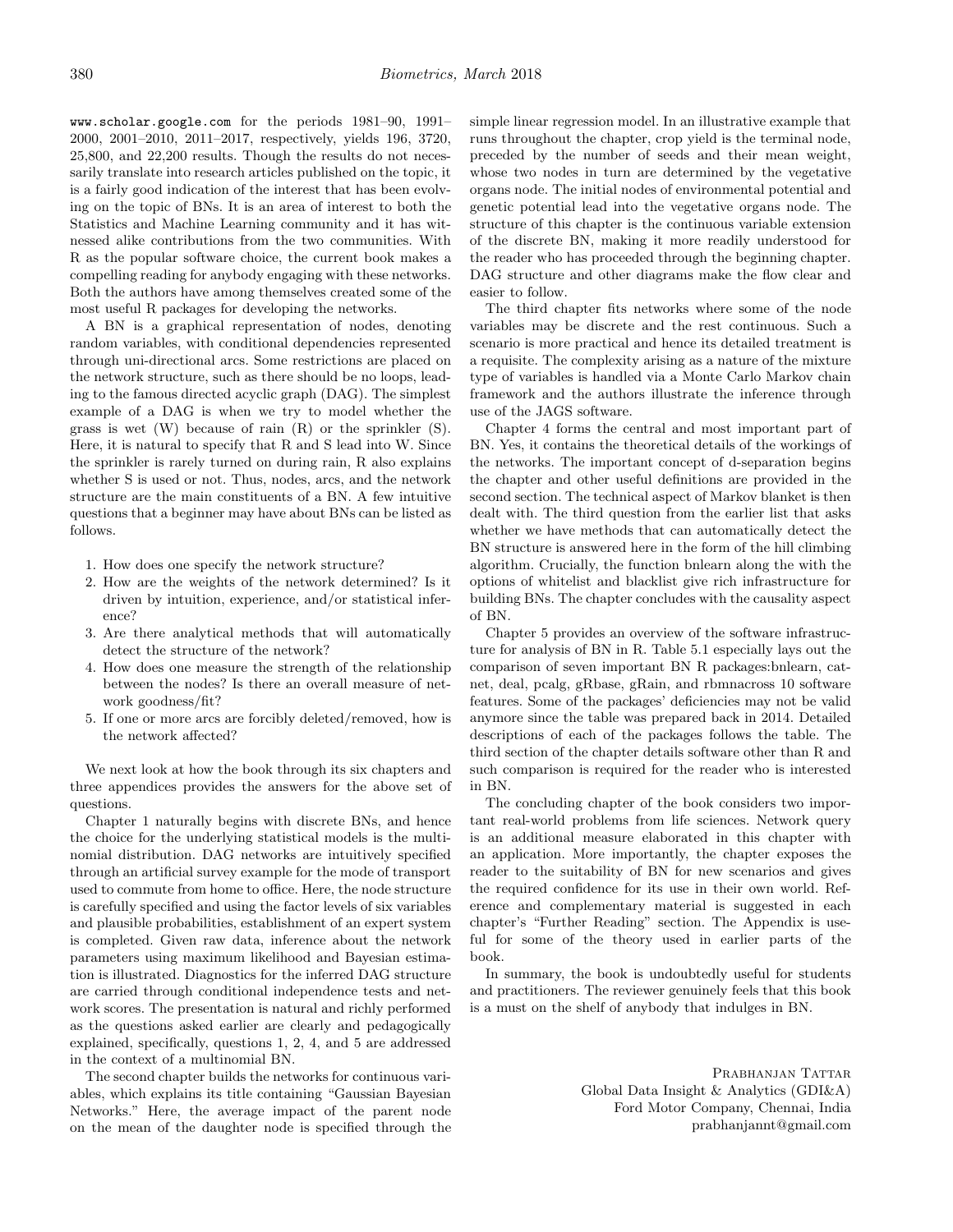Rigorous treatment of stochastic dynamical systems requires a high level of technical effort. This effort, however, discourages students and researchers of applied sciences. As many applied problems ask for this framework, there is a need for non-technical introductions to this topic, which is exactly the point the present work aims to accomplish. The book does not intend to only show simulation techniques and informal interpretations of simulated results, but rather to communicate the proper mathematical tools. A balance between informal explanations and precise mathematical statements is achieved by simultaneously introducing a wide range of the basic mathematical structures while quoting the fundamental theorems without proof (but with appropriate literature hints). The mathematical techniques become clear in many examples on the one hand, and in proving less demanding theorems on the other hand. The book focuses on stochastic differential equations and their treatment, while branching processes and interacting particle processes are not covered.

The preface indicates that a profound basic education in elementary stochastics is required, up to some ideas about stochastic differential equations. In my opinion, the book provides enough material to allow students and applied scientists to catch up without a deep prior insight into these topics, though some thoughts and ideas are surely more simple to grasp with deeper background knowledge. Physicists, theoretical chemists, and biologists with a sound mathematical education should be able to access this book, particularly, since the first four chapters briefly recall most of the relevant mathematical terms, including an introduction into stochastic differential equations.

The centerpiece of the text comprises Chapters 5–7. Here, nontrivial concepts are explained, starting with classical aspects of stochastic differential equations, as first exit time and exit probability in Chapter 5. Readers particularly interested in these topics are perhaps better off with the book by [Grasmann and van Herwaarden \(1999\).](#page-1-0)

Chapter 6 discusses concepts of deterministic dynamical systems and how to lift them to stochastic dynamics. For example, invariant manifolds and the Hartman–Grobman theorem are explained in the context of stochastic differential equations. Therefore, random maps, Wiener shifts, and cocycles are introduced. The standard reference here is the classical book by Arnold (1998). The merit of the present book is to explain these sophisticated terms in a way accessible for the audience at hand, and to use these advanced concepts to show how the well-known deterministic concepts can be formulated and applied in the stochastic context.

The last chapter introduces Levy processes. Many applications require this more advanced approach, which is not well known in the applied community. The nice and intuitive explanation offers researchers in applied sciences a first insight into this flexible tool.

This work provides good supplementary literature for seminars and lectures, but due to the missing proofs of the central theorems, it is difficult to use this textbook as a main source in teaching. It is, however, an extraordinarily useful introduction and handbook for any applied scientist working with stochastic dynamical systems.

#### **REFERENCES**

Arnold, L. (1998). Random Dynamical Systems. Heidelberg: Springer.

Grasmann, J. and van Herwaarden, O. A. (1999). Asymptotic Methods for the Fokker–Planck Equation and the Exit Problem in Applications. Heidelberg: Springer.

> JOHANNES MÜLLER Department of Mathematics Technische Universität München Munich, Germany johannes.mueller@mytum.de

### ALEX BOTTLE AND PAUL AYLIN. **Statistical Methods for Healthcare Performance Monitoring**. Boca Raton: CRC Press.

The need for performance monitoring has been driven by both scandals and science. Government, health care professionals, and patients want to know that the care provided is of high quality and good value for its considerable cost. While this is an obvious goal, it is difficult to implement in practice.

After giving a short introduction in Chapter 1, Chapter 2 describes some of the medical scandals, including a case that led to the death of dozens of children in a UK hospital, and a murderous physician in Australia. This chapter also illustrates the lessons learned from these incidents, and the subsequent policy changes in the respective countries. Chapter 3 discusses the difference between the unit of reporting and the unit of analysis. Analyses can be performed at the level of the physician, hospital, or even the whole health authority. And, as the authors show, they can all have different implications on statistical methods and practice. Reporting by physician implies that the physician alone is responsible for their patients' care, but of course they do not work in isolation. Nurses and other health providers play an important role as well.

The different indicators of quality of care are explained in Chapter 4. The definitions of quality are diverse, but common to all of them are indicators such as safety, effectiveness, and efficiency. In practice, and depending on the purpose, some are more important than others. After defining what to measure, Chapter 5 picks up on the assessment of the quality of the data. It gives an overview of the main types of data for performance monitoring and briefly covers related issues such as linkage and ethics. Administrative data, for example, are usually recorded without a specific research purpose in mind, while clinical registry data or survey data are purposebuilt. Through a wealth of real world examples, this chapter discusses strengths and weaknesses of different data types as well as country-specific considerations. Chapter 6 distinguishes between risk adjustment and risk prediction and the principles behind them. This is also the first time the book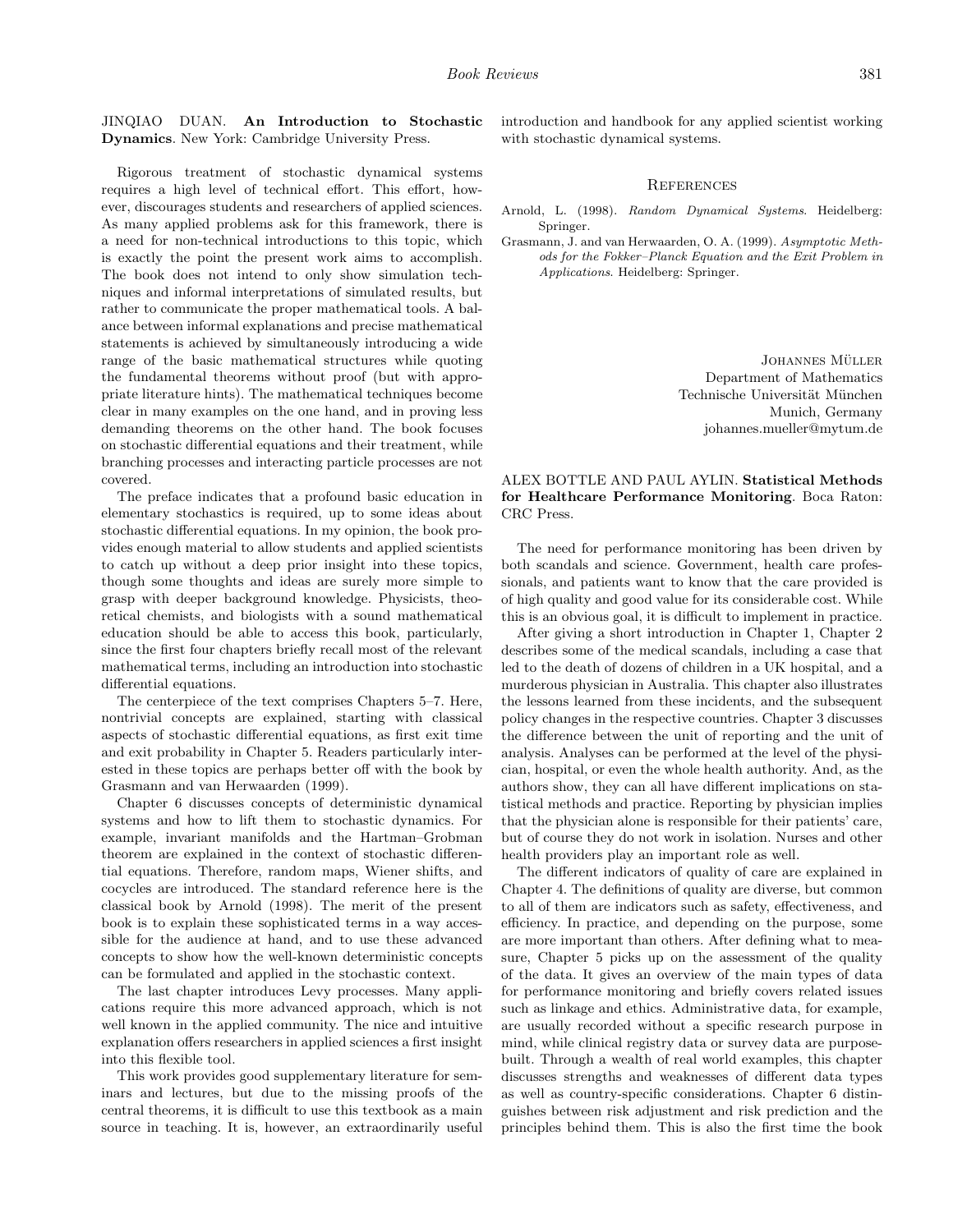goes into more statistical depth by explaining issues with missing values, variable selection and model fitting metrics. Closely related with the previous risk-adjustment section is the description for producing summaries of the observed and expected performance in Chapter 7. This is the most technical chapter in the book, but very short and still with few formulas.

Composite performance measures combine several indicators into a single index on the basis of an underlying model. They capture multidimensional concepts that single models cannot, and are explained in Chapter 8. Again, this is a bit more technical, but many examples make it easier to understand. Chapter 9 is one of the longer chapters and deals with different ways to compare units in terms of their performance. This is probably the most crucial part of health care performance monitoring as we want to know whether a unit's performance is "bad," "acceptable," or even "excellent." Graphical indicators like funnel plots are covered, but also Bayesian statistics, multiple testing problems, and variation. They are generally not discussed in great detail, but references to theory and application are always provided. Chapter 10 extends these comparisons across borders and demonstrates the rationale for multi-country comparisons. Presenting the results to stakeholders is described in Chapter 11. This is nicely illustrated with plots and screenshots from real cases. Health care performance monitoring is difficult and expensive, so Chapter 12 discusses evaluation of the monitoring system itself, asking questions such as: does it achieve in practice what we hope that it achieves? Again, this chapter is more heavy on the statistics, it covers concepts such as interrupted time-series, differences-in-differences, and instrumental variables. A subchapter outlines economic evaluation methods.

Overall, the book provides an interesting and easily accessible overview on health care performance monitoring and the statistical methods associated with it. Each chapter has a short overview at the beginning and sometimes a conclusion at the end, so it can also serve as a reference book. According to the authors, this book is not primarily aimed at statisticians, but all who want to compare and measure health care performance. The level of statistics obtained from an undergraduate nursing or medical degree is enough to follow. Furthermore, the authors marked several chapters and subchapters more heavy on statistics that can be skipped without missing the big picture. The rich examples make the book enjoyable to read and it has my unconditional recommendation to all interested in the topic.

Christoph F. Kurz Institute of Health Economics and Health Care Management Helmholtz Zentrum München Neuherberg, Germany christoph.kurz@helmholtz-muenchen.de

#### NIELS G. BECKER, **Modeling to Inform Infectious Disease Control**. Boca Raton: CRC Press.

Infectious disease control is certainly a relevant and timely topic worthy of comprehensive treatment in a dedicated text. This new book might be more suited for students and study courses than for experienced researchers, and for such a teaching focus or for an easily accessible reference, it is perfectly suited.

After the introduction, where some motivation and background is given, the book starts with a basic model dealing with minor outbreaks and homogeneous infective agents. Step by step, in the following chapters, complexity of the approaches increases and more effects are included. This stepwise approach increases the accessibility for the reader, helping them to understand, under which assumptions, one needs to consider refined models versus simpler versions that might be sufficient. It emphasizes that no model is perfect, that choosing a model is always predicated on the assumption of certain properties, rendering it an approximation to reality.

Among aspects addressed are populations and their underlying structures, such as households, transmission patterns of disease, and the central role of vaccination. Practical questions, such as what defines a successful vaccination campaign, are answered throughout. A very interesting point is taken up in Chapter 10, which is how to use infectious disease data to inform model choice, that is, within statistical models. As one typically tries to keep models as simple as possible, it is important to deal with this problem. In general, population reproduction numbers run like a thread through the whole books, making it easy to compare the influences of model details on the resulting formulas.

Individual chapter contents are thoroughly prepared. Starting with a short motivation, the models and analyses are displayed in single steps, avoiding the use of humbling phrases such as "as easily checked by the reader." The chapters end with a short discussion summarizing what has been learned, a nice collection of well-suited interesting exercises helping to deepen understanding of the content by "doing yourself," and supplementary material. The latter help the reader decide whether they would like to further research important topics in other sources. Many real-life examples in the main text and exercises are included, including larger data sets, such as the Hagelloch measles epidemic. By doing so, the book helps to understand how to apply the introduced methods not only to "nice academic examples," but to real-life problems, and to learn about the special difficulties there.

One minor critique might be that the content of the book is somewhat narrow. An example is that it exclusively deals with "step by step" models, and does not mention at all other possibilities, such as the classical Kermack–McKendrick model in the form of a system of ordinary differential equations. While this focus limits the comparison of different types of model approaches, it offers the advantage of avoiding confusion for the unexperienced reader. Choice of model type, which is an art of its own, is left to beyond the scope of the book.

As a professor of mathematical modeling, in addition to using the book for instruction, I could envision enlisting its service as the basis for a reading course for master level students, as the explanations are sufficiently detailed to facilitate independent learning. In conclusion, the presented book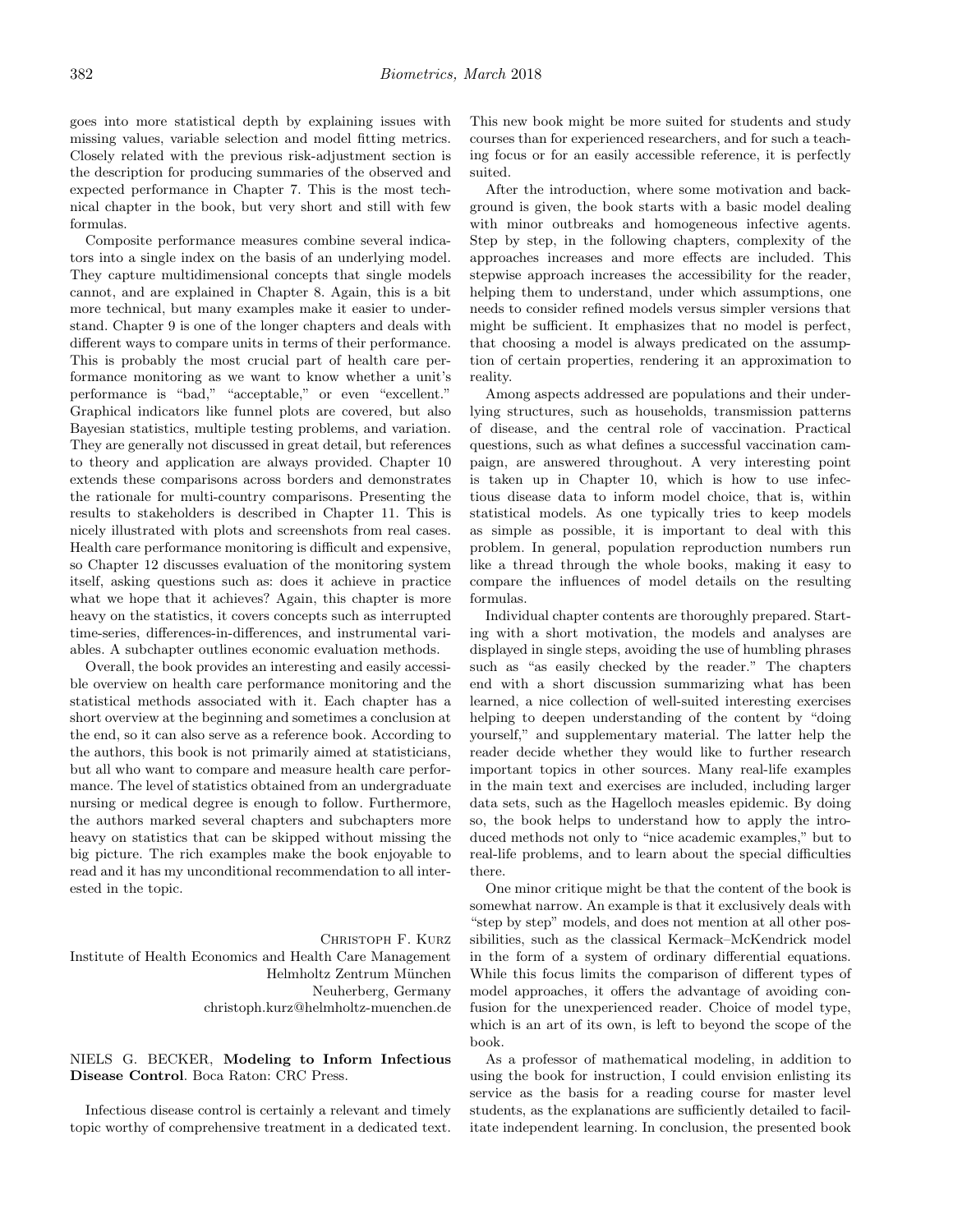provides useful and graspable material for interested readers to enter a relevant and important scientific area, whether they be undergraduate statistics students or advanced researchers in interdisciplinary fields.

> Christina Kuttler Mathematics in Life Sciences Technical University Munich Garching, Germany kuttler@ma.tum.de

#### MAX KUHN AND KJELL JOHNSON, **Applied Predictive Modeling**. New York: Springer.

Understanding the world and predicting its future outcomes has, in a sense, always been in the heart of scientific research. This has become even more true in the current day, where the volume and quality (not in all cases) of data have greatly improved, making it possible to attack even harder prediction problems than a few years ago. The availability of these data sources and the related demand for utilizing them for prediction purposes have led to a fierce development of new analytic techniques aiming to provide accurate predictions. New branches of data analysis have emerged focusing on such problems, with new names, such as Predictive Analytics. Two major scientific communities have been driving these developments forward, and even (forcefully) competing with each other, Computer Science and Statistics. The book by Max Kuhn and Kjell Johnson is somewhere on the ridge between these fields, introducing and explaining with practical examples several techniques utilized to tackle the prediction problem.

The book begins with an introductory chapter that sets the scene and presents the datasets that are used throughout the book. The rest of the book is split in four parts, namely, Part I on General Strategies, Part II on Regression Models, Part III on Classification Models, and Part IV on Other Considerations. Part I covers basic concepts on predictive modeling, including among others, how to pre-process the available data by considering transformations, removal or binning of predictors, and how to deal with over-fitting and tuning of model parameters. Part II focuses on regression models. It starts by the basic linear regression model, and then presents nonlinear models, including neural networks and support vector machines, and closes with regression trees and rule-based models. Part III, which focuses on classification models, follows an analogous presentation of the different classification methods. In particular, it first starts with linear discriminant analysis and its cousins, then it turns to nonlinear models with nonlinear discriminant analysis and again neural networks and support vector machines, and finally presents classification trees that include among others random forests, bagged trees and boosting. It closes with a nice discussion on remedies when class imbalance occurs. Finally, Part IV presents approaches for measuring the importance of the predictors considered in a particular problem, then provides a short introduction to feature selection, and closes with a list of factors that may affect model performance and

predictions. In the Appendix, a brief introduction to R is given, with special mention to the Applied Predictive Modeling and caret packages.

What is great about this book is that it takes a practitioner's perspective. This is achieved with a combination of three aspects. First, readers are provided with the backbone of the theory one should know before utilizing any of the presented tools. Special attention is given to situations in which key assumptions may be violated that can influence the quality of the derived predictions. Second, there is a plethora of examples demonstrating how each predictive modeling technique can be used or can fail in practice. Motivated from these examples, quite often the authors give recommendations of specific modeling strategies one should follow to analyze the data. And finally, for each of the presented methods and modeling techniques, there is detailed R code available illustrating step-by-step how the analysis could be performed. The availability of the presented R packages makes this analysis a relatively easy task. Two topics, I wished the book had discussed in more detail, are extensions of simple regression models (i.e., linear and logistic regression) to account for nonlinearities using (penalized) splines, fractional polynomials or other techniques, and penalized regression. The authors do mention these extensions but arguably in a bit limited manner compared to the proportion of the book devoted to the other approaches. However, from personal experience, often such extensions make simple linear and logistic regression models very competitive against the more modern techniques. In addition, coming from a Department of Biostatistics, I also missed extensions of the presented techniques in the case of censored data that constitute more than half of the applications encountered in biomedical sciences. All in all, I would definitely recommend this book to readers interested in learning about classic and modern predictive modeling techniques.

> Dimitris Rizopoulos Department of Biostatistics Erasmus University Medical Center Rotterdam, the Netherlands d.rizopoulos@eramusmc.nl

ROBERT ELASHOFF, GANG LI, AND NING LI. **Joint Modeling of Longitudinal and Time-to-Event Data**. Boca Raton: CRC Press.

This book is a comprehensive state-of-the-art treatment of joint models for time-to-event and longitudinal data with numerous applications to real-world problems. Chapter 1 describes 11 data sets that are used as illustration throughout the book. Chapter 2 is an introduction to standard methods for longitudinal data that begins with a reminder of Rubin's classification of missingness mechanisms. It follows with brief presentations of linear and generalized linear mixed models, and generalized estimating equations and their weighting counterparts for missing data, before terminating with a description of multiple imputation. These methods are illustrated by quite complex analyses of several data sets.